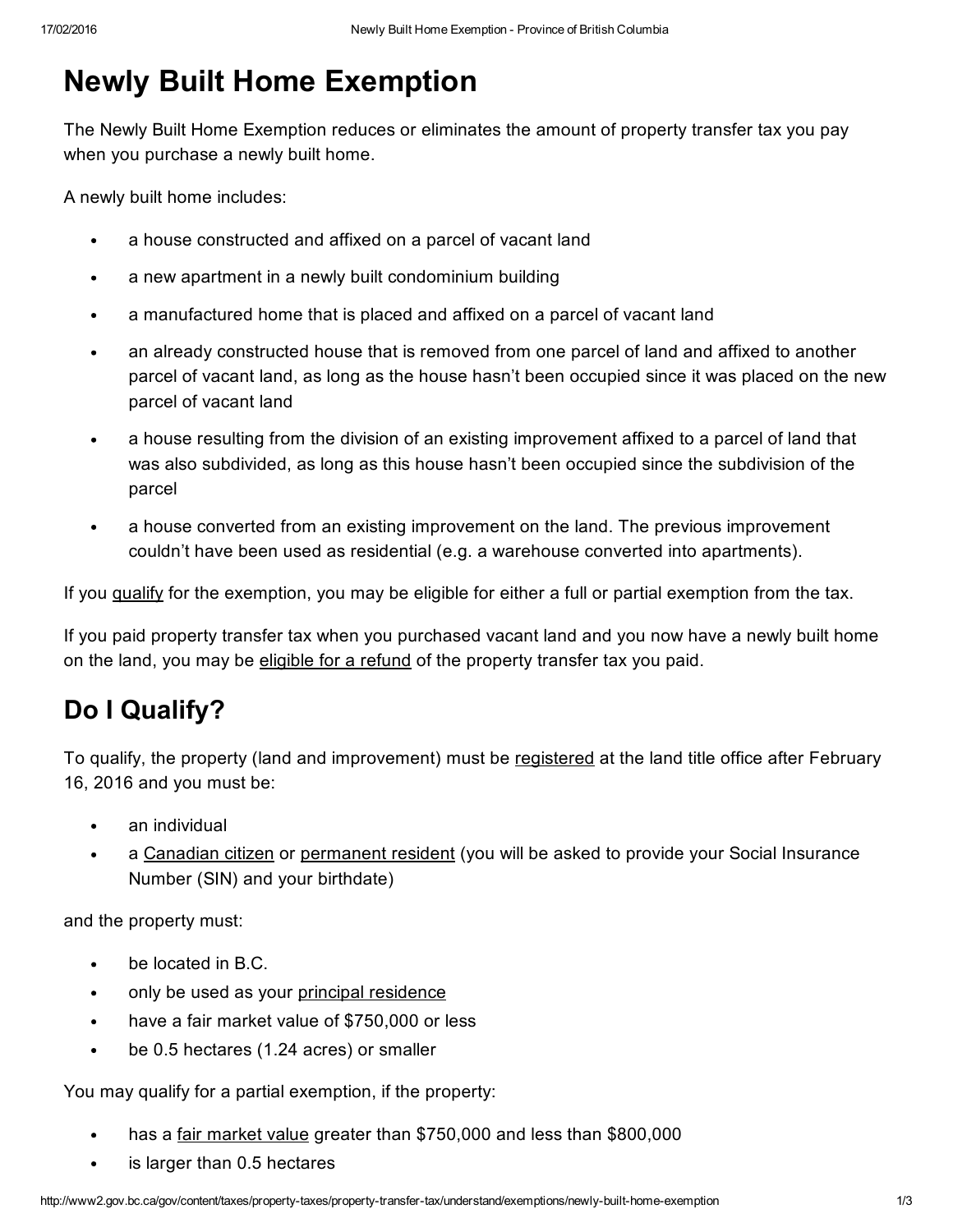has another building on the property other than the principal [residence](http://www2.gov.bc.ca/gov/content/taxes/property-taxes/help-centre/glossary#principal-residence)

Find out the amount of your [exemption](http://www2.gov.bc.ca/gov/content/taxes/property-taxes/property-transfer-tax/understand/exemptions/newly-built-home-exemption/exemption-amounts) if you qualify.

If you don't qualify because you are not a Canadian citizen or permanent resident, but you become one within 12 months of when the property is [registered](http://www2.gov.bc.ca/gov/content/taxes/property-taxes/property-transfer-tax/file), you may apply for a [refund](#page-2-0) of the tax.

## Apply

To apply for the Newly Built Home Exemption, enter exemption code 49 on the Special Property Transfer Tax Return when the property is [registered](http://www2.gov.bc.ca/gov/content/taxes/property-taxes/property-transfer-tax/file) at a land title office.

### Occupancy Requirements

After you have registered the property, you must meet occupancy requirements during the first year you own the property. To keep the tax exemption you must:

- move into your home within 92 days of the date the property was registered at the land title office, and
- continue to occupy the property as your principal residence for the remainder of the first year.

You will receive a letter at the end of the first year to confirm you meet these requirements.

You may keep part of the exemption if you moved out before the end of the first year.

If the owner passed away, or the property is transferred because of a separation agreement or a court order under the *[Family](http://www.bclaws.ca/EPLibraries/bclaws_new/document/ID/freeside/00_11025_01) Law Act* before the end of the first year, the exemption may still apply.

### Refund

If you qualify for the [exemption,](#page-2-0) but didn't apply when you registered your home, you may apply for a refund.

### <span id="page-1-0"></span>Vacant Land

If you registered a vacant lot and paid the tax, you may apply for a [refund](#page-2-0) if:

- $\bullet$ you have a [newly](#page-0-1) built home on the land,
- you meet the [qualifications](#page-0-0) for the Newly Built Home Exemption,  $\bullet$
- the fair market value of the land plus the cost of the newly built home is:
	- $\bullet$ \$750,000 or less for a full exemption
	- \$800,000 or less for a partial exemption
- you moved into your home and continued to occupy the property as your principal [residence](http://www2.gov.bc.ca/gov/content/taxes/property-taxes/help-centre/glossary#principal-residence) for the remainder of the first year.

If you move out before the end of the first year, you may be eligible for a partial refund of the tax you paid.